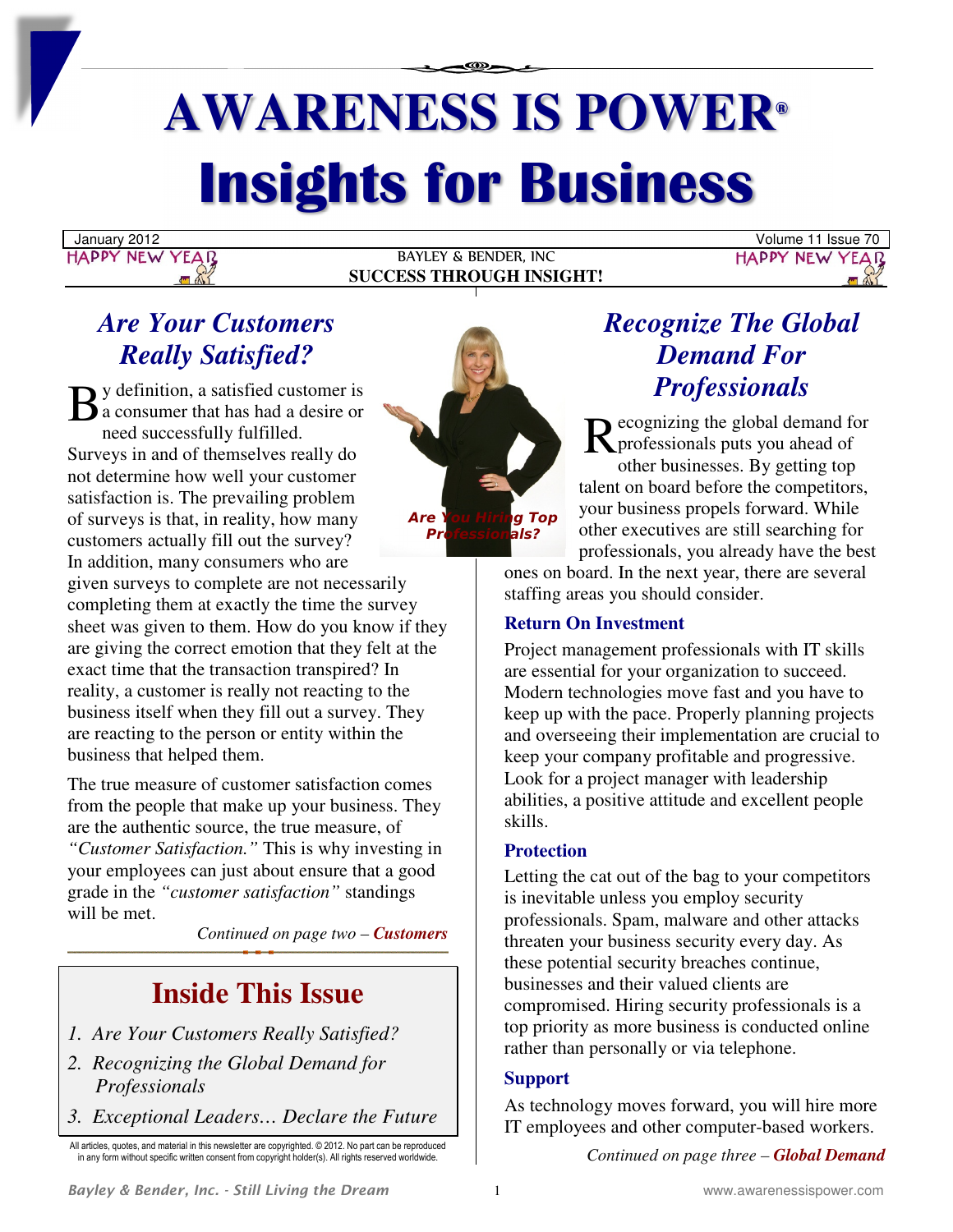#### *Continued from page one – Customers*

Make sure that your employees are satisfied first so that they will end up doing a job that they take pride in. In effect, you want your employees to refer to your business as well as their job as *"we"*

rather than *"they."* The goal is to get your personnel to think *"we"* and not *"me"* or *"them"* so that reactions will be better toward the consumer. In truth, Isaac Newton's law, *"to every reaction there is an equal and opposite* 

*reaction,"* should be an integral part of your business to ensure that customer satisfaction is achieved.

Therefore, investing in your employees and creating programs that increases as well as maintains motivation within the company itself can, even though at times it will be difficult, make sure that your customers will be treated with the upmost respect. If you respect your employees, your employees will respect your customers in turn.

Some perspectives on building customer satisfaction and then the all-important customer loyalty include:

- Hire the best and most qualified staff that the company's budget allows. These employees should be trained completely, and should receive ongoing training. Knowledge about existing and new products will enable customers to receive the best possible care. Every single consumer in the world doesn't like to hear *"I don't know"* when there is a problem.
- In addition, when it comes to your customers, reward your best ones accordingly. Frequent purchases of an item could possibly be offered at a discount, or a coupon, per-se, could be given to a long-standing customer for, let's say, 10% off the next purchase of such and such item.
- Effective and exceptional customer service, which will invariably lead to satisfied as well as loyal customers, entails treating a customer's problems as if they were your own – even if the resolution of the problem ends up costing you more money.

*Continued on next column –* 

• Another not well-utilized aspect is that your company may even be able to *"fix"* problems with a competitor's product. In this way, you will actually end up with the opportunity to switch a consumer's allegiance to your company.



treating your employees with respect, making your employees part of the *"family"* at large, rewarding your best customers and offer problem solving skills that

your competitors may not be able to meet.  $\blacklozenge$ 

~ Written for us by our associate Gary Sorrell, Sorrell Associates, LLC. Copyright ©2012 All rights reserved

# *Successful Business Tips*

**1. Establish your long-term vision.** Take a good look at your company and its core competencies and create a written picture of your future.

**2. Communicate your vision.** Let everybody know what your vision is and ask them what it means to them. This will help you to get buy in and help others know where you are going in the

long term so they can see where they fit in.

#### **3. Establish some core values.** By



establishing some core values, everyone will know the guidelines of their actions and decisions. Core values allow us to come up with similar answers to a problem regardless of the position of an employee based on our values.

**4. Establish your goals.** Set long-term, (1-5 years) intermediate, (Quarterly, BI-yearly) and short-term goals (Daily, weekly, and monthly) for your entire company.

**5. Create action plans for each goal.** Make sure you have very specific steps for each goal accomplishment.

**6. Challenge everyone to meet the goals.** Most people will step up to the challenge and exceed your expectations.

**7. Recognize and reward employees for their achievements.** This will inspire others to achieve more. What gets rewarded gets repeated.  $\blacklozenge$ 

~ Written for us by our associate Gary Sorrell, Sorrell Associates, LLC. Copyright protected worldwide. All rights reserved.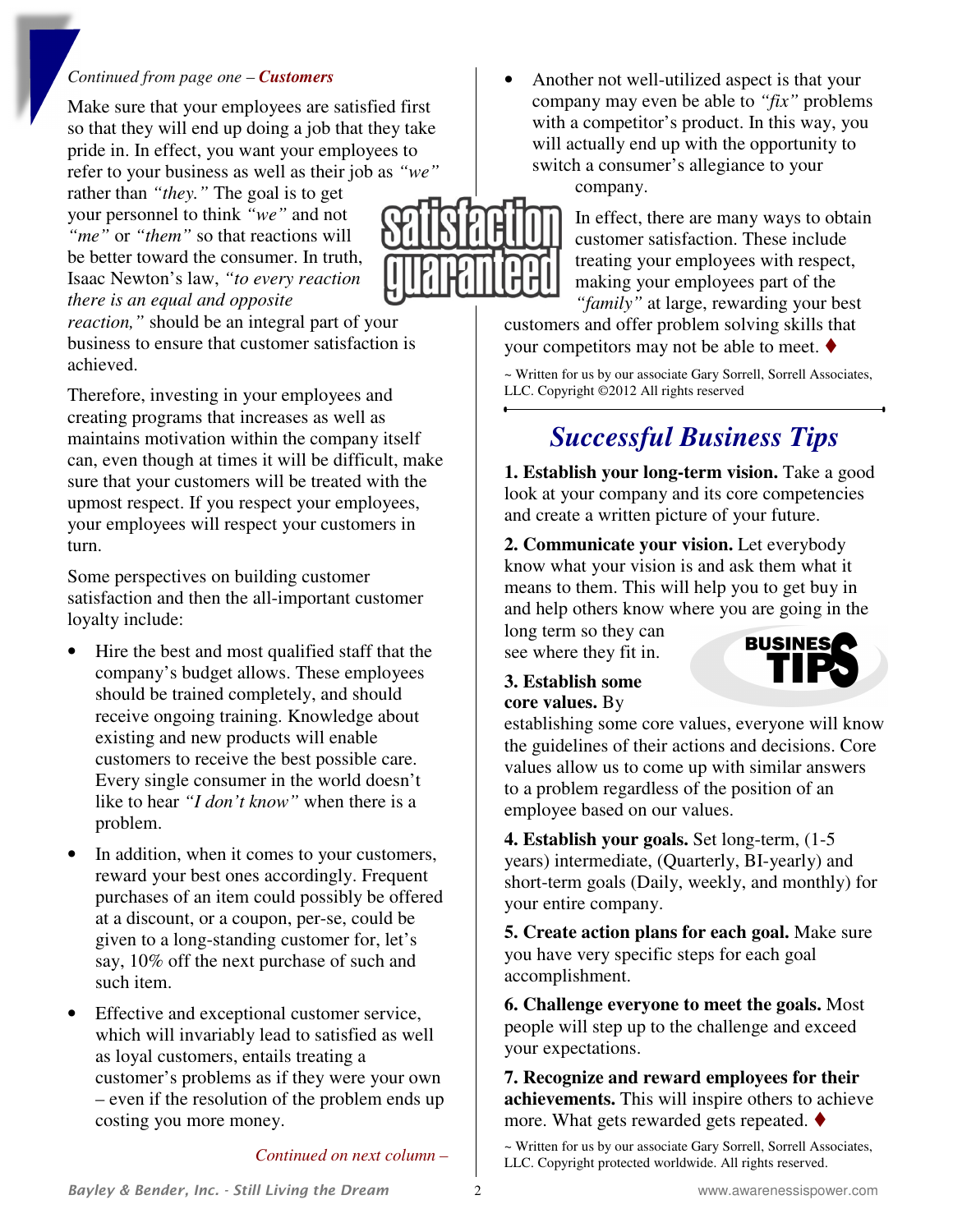#### *Continued from page one – Global Demand*

These inevitable hires will need desktop support to adequately serve your business needs. A desktop support professional with proficiency in Microsoft is worth their weight in gold. Their assistance minimizes downtime for new employees as

their questions are answered immediately.



#### **Traffic**

With more IT personnel comes

additional traffic. Advanced technologies such as video add to the potential complications along the way. Professional network administrators keep traffic moving with minimal problems. Computer networking engineers also plan, design and implement the latest technologies your company needs to install.

#### **Cloud**

Hire a professional with their head in the clouds. Cloud computing and virtualization are the wave of the future. Be ahead of the crowd by hiring a certified expert in virtualization to handle the latest aspects of IT for your company. An area still forgotten by many, having a virtualization professional on board puts you ahead of the rest.

Harness the power of the global market by hiring professionals in these growing areas. As the competition continues to seek talent, you will already be working with it.  $\blacklozenge$ 

~ Written for us by our associate Gary Sorrell, Sorrell Associates, LLC. Copyright protected worldwide. All rights reserved. ©2012

*"We are what we repeatedly do. Excellence, then, is not an act, but a habit" ~Aristotle* 

# *Tell Employees Everything*

Wen Jack Stack (author of *The Great Game of Business*) was a local hotel manager how to improve his hotel's asked by a local hotel manager how to improve his hotel's margins, Jack asked him what occupancy rate he needed. His answer:

68%. Then Jack asked him how many of his employees knew that number. His answer: None

Jack said, "*Your employees need to know what all is required. Make them aware of the goal. It will give meaning to what they're doing and motivate them to do even better."*



Source: Milton Moskowitz, co-author of *The 100 Best Companies to Work for In America,* excerpted from the newsletter Executive Edge.

View my profile on Find me on **Facebook** Linked in



## **Business Thoughts**

Companies must offer more than money or prestige to retain high performing employees, they must offer an engaging job.

Each generation has distinct attitudes, behaviors, expectations, habits and motivational buttons. Knowing other generations' quirks can be the difference between your success and failure.

Business coaching boosts profits by moving people to a higher level of performance only when the coach uses the best tools available.

Planning for the future means not only knowing who is in line to take on leadership but also who will be able to fill the roles of knowledgeable and skilled employees.

*"There is one quality that one must possess to win, and that is definiteness of purpose, the knowledge of what one wants, and a burning desire to possess it."*  ~ Napoleon Hill

Don't miss next month's issue. Subscribe now!

AWARENESS IS POWER®  *Insights for Business* 

2024 Powder Mill Rd Silver Spring, MD 20903 Tel: 301-439-8317

E-mail: aip@awarenessispower.com

Visit Our Web Site at: www.awarenessispower.com

12 Issues For Only \$97